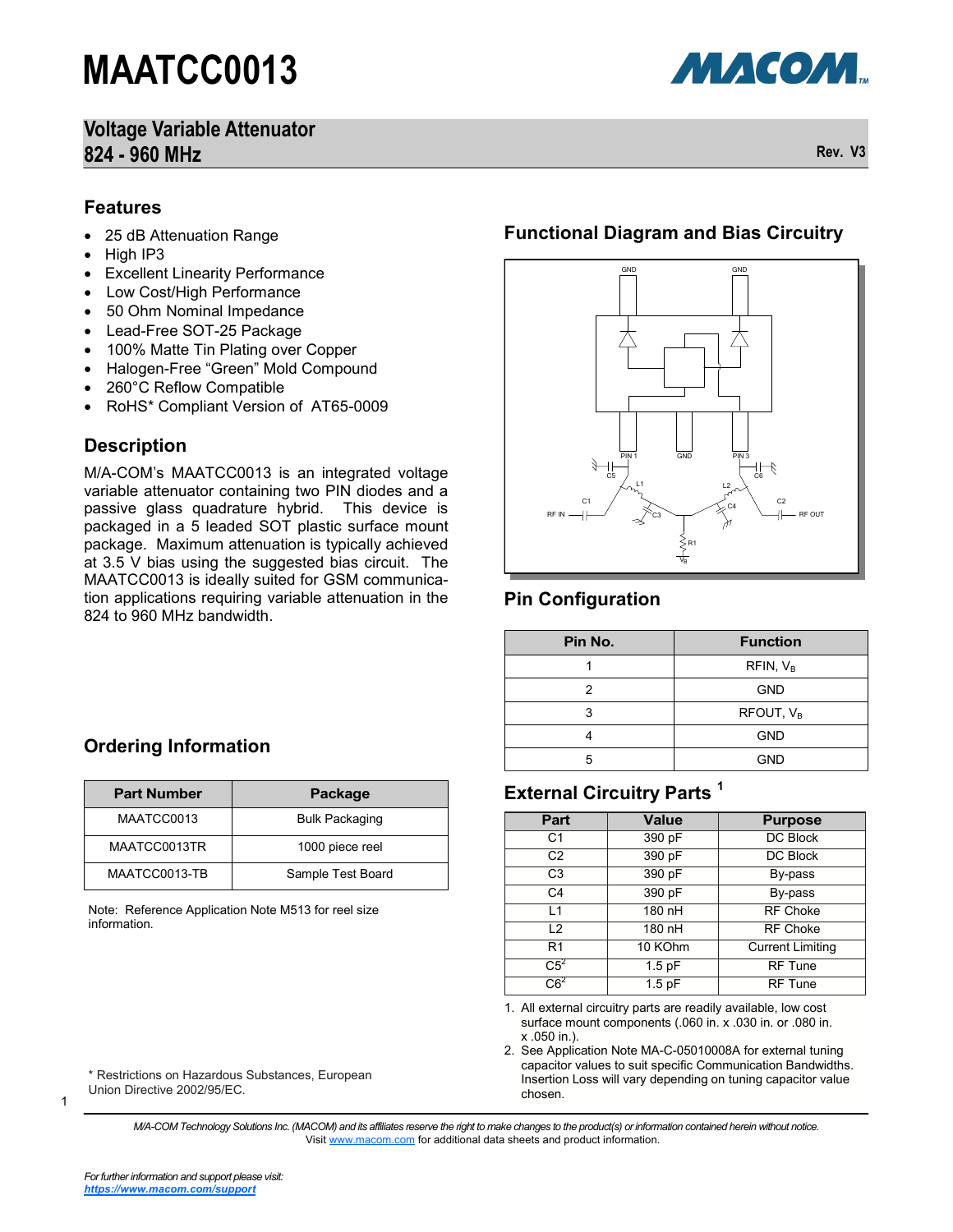

**Voltage Variable Attenuator 824 - 960 MHz Rev. V3**

### Electrical Specifications:  $T_A = 25^\circ \text{C}$ ,  $Z_0 = 50 \Omega$ ,  $F = 824$  to 960 MHz

| <b>Parameter</b>                      | <b>Test Conditions</b>                            | <b>Units</b>   | <b>Min</b> | <b>Typ</b>        | <b>Max</b> |
|---------------------------------------|---------------------------------------------------|----------------|------------|-------------------|------------|
| <b>Insertion Loss</b>                 | $V_B = 0 V$                                       | dB             |            | 1.7               | 2.1        |
| <b>VSWR</b>                           |                                                   | Ratio          |            | 1.7               | 2.2        |
| Attenuation Flatness vs.<br>Frequency | $0 - 10$ dB<br>$0 - 20$ dB<br>$0 - 30$ dB         | dB<br>dB<br>dB |            | 1.3<br>1.3<br>2.5 |            |
| <b>Switching Speed</b>                | 50% control to 90%/10% RF                         | usec           |            | 7.0               |            |
| Input IP3                             | Two Tones 900 MHz, 905 MHz, +5 dBm<br>$V_B = 0 V$ | dBm            |            | 40                |            |
| Input IP2                             | Two Tones 900 MHz, 905 MHz, +5 dBm<br>$V_B = 0 V$ | dBm            |            | 34                |            |
| Attenuation                           | $I_B = 0.30$ to 0.45 mA                           | dB             | 25         | 28                |            |

# **Absolute Maximum Ratings 3,4**

| <b>Parameter</b>             | <b>Absolute Maximum</b>               |
|------------------------------|---------------------------------------|
| Max Input Power              | $+27$ dBm                             |
| <b>Operating Voltage</b>     | +5 V                                  |
| <b>Operating Temperature</b> | -40 $^{\circ}$ C to +85 $^{\circ}$ C  |
| Storage Temperature          | -65 $^{\circ}$ C to +125 $^{\circ}$ C |

3. Exceeding any one or combination of these limits may cause permanent damage to this device.

4. M/A-COM does not recommend sustained operation near these survivability limits.

Please observe the following precautions to avoid

GMIC Circuits are sensitive to electrostatic discharge (ESD) and can be damaged by static electricity. Proper ESD control techniques should

be used when handling these devices.

# **Recommended PCB Configuration<sup>5</sup>**



<sup>5.</sup> Circuit Material = FR-406, 0.031 inches thick. Line Width = 0.025 inches, Line Spacing = 0.0056 inches.

**Handling Procedures**

**Static Sensitivity**

damage:

<sup>2</sup>

*M/A-COM Technology Solutions Inc. (MACOM) and its affiliates reserve the right to make changes to the product(s) or information contained herein without notice.*  Visit [www.macom.com](http://www.macom.com/) for additional data sheets and product information.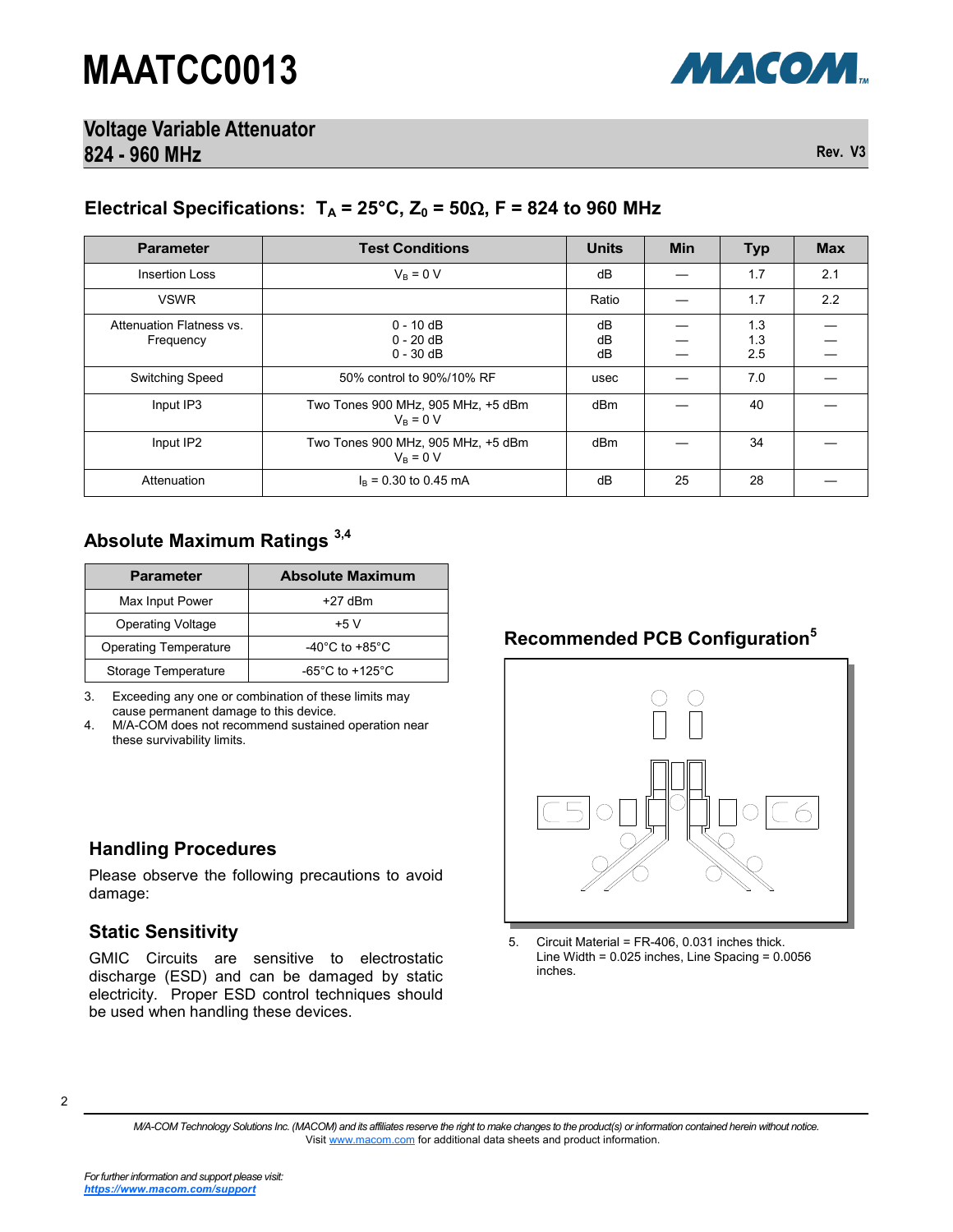

### **Voltage Variable Attenuator 824 - 960 MHz Rev. V3**

#### **Typical Performance Curves**

#### *Attenuation vs. Voltage with 1.5 pF Tuning Cap @ +25°C*





*Attenuation vs. Voltage with 1.5 pF Tuning Cap @ -40°C Attenuation vs. Freq. With 1.5 pF Tuning Cap @ -40°C*



*Attenuation vs. Freq. With 1.5 pF Tuning Cap @ +25°C*



*Attenuation vs. Voltage with 1.5 pF Tuning Cap @ +85°C Attenuation vs. Freq. With 1.5 pF Tuning Cap @ +85°C*





3

*M/A-COM Technology Solutions Inc. (MACOM) and its affiliates reserve the right to make changes to the product(s) or information contained herein without notice.*  Visit [www.macom.com](http://www.macom.com/) for additional data sheets and product information.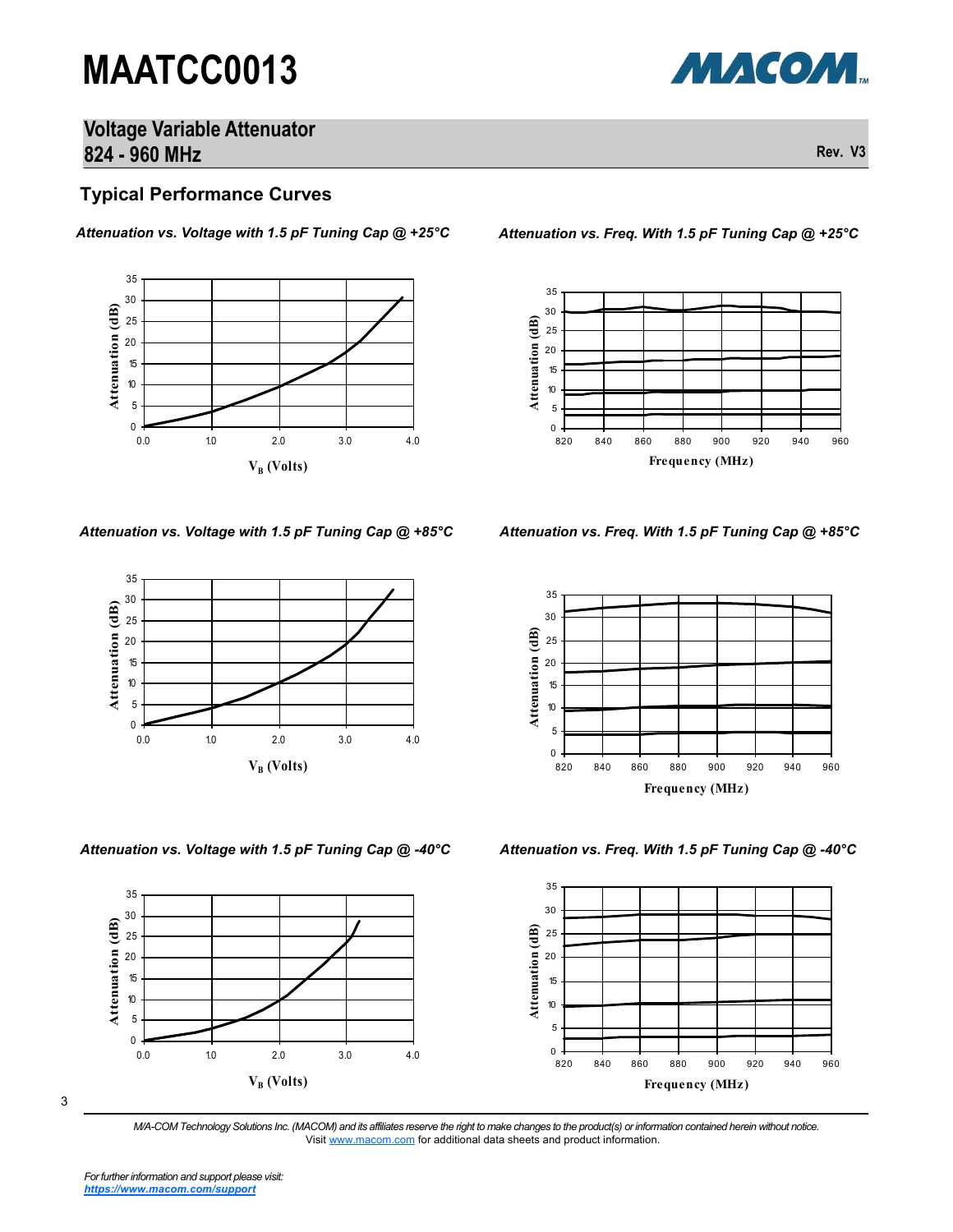

### **Voltage Variable Attenuator 824 - 960 MHz Rev. V3**

#### **Typical Performance Curves**



*VSWR vs. Freq. With 1.5 pF Tuning Cap @ +25°C*





*VSWR vs. Freq. With 1.5 pF Tuning Cap @ -40°C Loss vs. Frequency @ -40°C*



4

*Loss vs. Frequency @ +25°C No Tuning Cap (See Note 2)*



*No Tuning Cap (See Note 2)*



*No Tuning Cap (See Note 2)*



*M/A-COM Technology Solutions Inc. (MACOM) and its affiliates reserve the right to make changes to the product(s) or information contained herein without notice.*  Visit [www.macom.com](http://www.macom.com/) for additional data sheets and product information.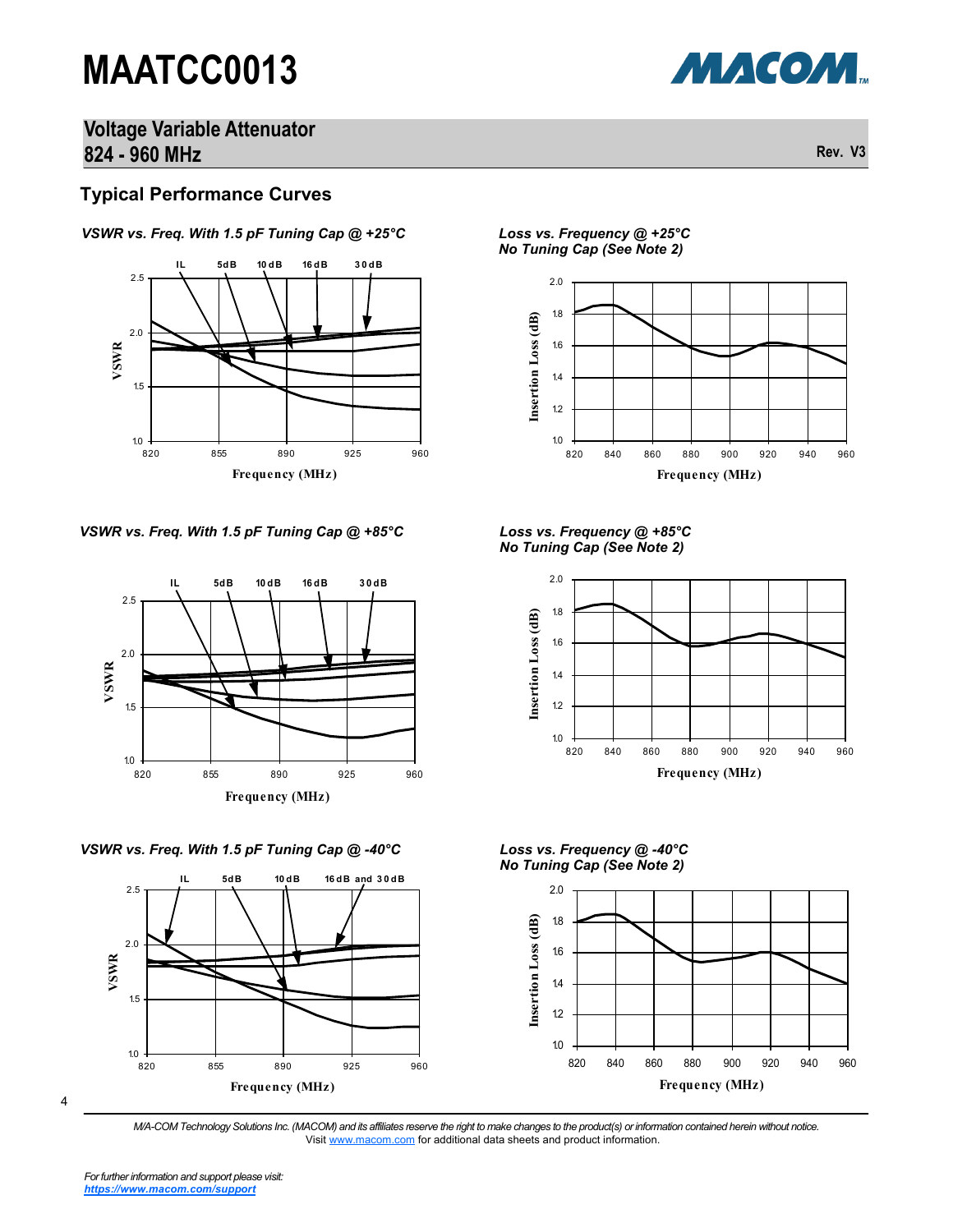

**Voltage Variable Attenuator 824 - 960 MHz Rev. V3**

### *Lead-Free,* **SOT-25†**



† Reference Application Note M538 for lead-free solder reflow recommendations.

*M/A-COM Technology Solutions Inc. (MACOM) and its affiliates reserve the right to make changes to the product(s) or information contained herein without notice.*  Visit [www.macom.com](http://www.macom.com/) for additional data sheets and product information.